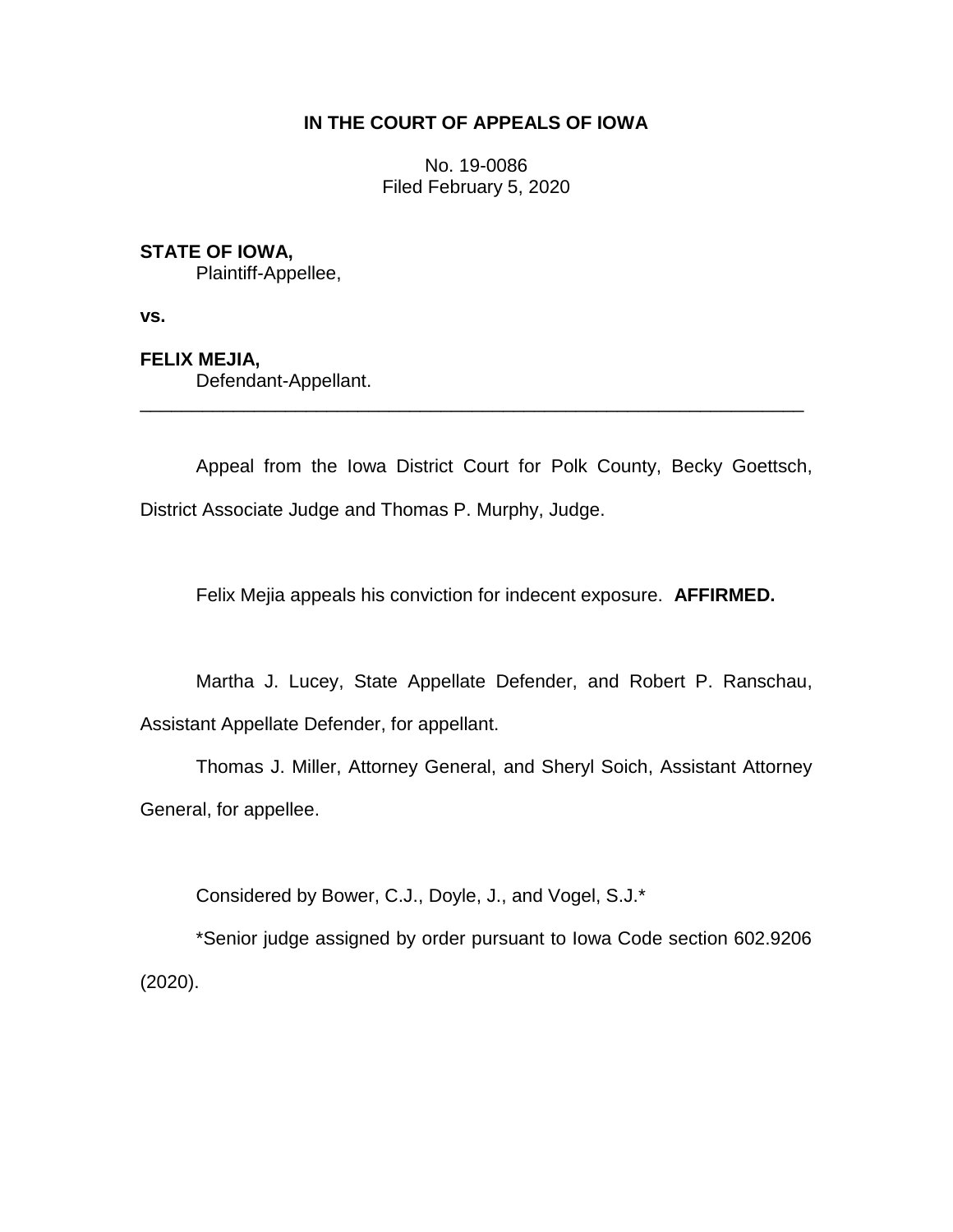#### **VOGEL, Senior Judge.**

 $\overline{a}$ 

Felix Mejia appeals his conviction for indecent exposure. On December 17, 2018, the district court found him guilty after a bench trial on the minutes of evidence. On appeal, he argues his counsel was ineffective for failing to ensure his waiver of jury trial was voluntary and intelligent.<sup>1</sup>

We review an ineffective-assistance-of-counsel claim de novo. *State v. Feregrino*, 756 N.W.2d 700, 703 (Iowa 2008). To succeed, the defendant must show counsel breached a duty and prejudice resulted. *Id.* at 705.

Mejia signed a stipulation for a trial on the minutes of evidence. However, he argues his written stipulation is deficient and the court failed to perform a proper colloquy to verify his waiver was voluntary and intelligent. *See* Iowa R. Crim. P. 2.17(1) ("Cases required to be tried by jury shall be so tried unless the defendant voluntarily and intelligently waives a jury trial in writing and on the record . . . ."). Even if we assume his attorney breached a duty by failing to ensure his waiver was voluntary and intelligent, he must show prejudice resulted. *See Feregrino*, 756 N.W.2d at 708 ("The absence of an oral colloquy or a written waiver does not necessarily prove that a defendant failed to understand the nature of the right waived by proceeding to a non-jury trial."). On the record before us, we cannot determine whether prejudice resulted from his counsel's alleged failure to obtain a proper jury-trial waiver. *See also State v. Gomez Garcia*, 904 N.W.2d 172, 186

<sup>1</sup> Effective July 1, 2019, the Iowa legislature prohibited ineffective-assistance-ofcounsel claims on direct appeal. *See* 2019 Iowa Acts ch. 140, § 31 (codified at Iowa Code § 814.7). The Iowa Supreme Court recently determined these amendments do not apply to appeals pending before July 1, 2019. *See State v. Macke*, 933 N.W.2d 226, 230–36 (Iowa 2019). Because Mejia filed his notice of appeal on January 2, 2019, we will consider his ineffective-assistance claim.